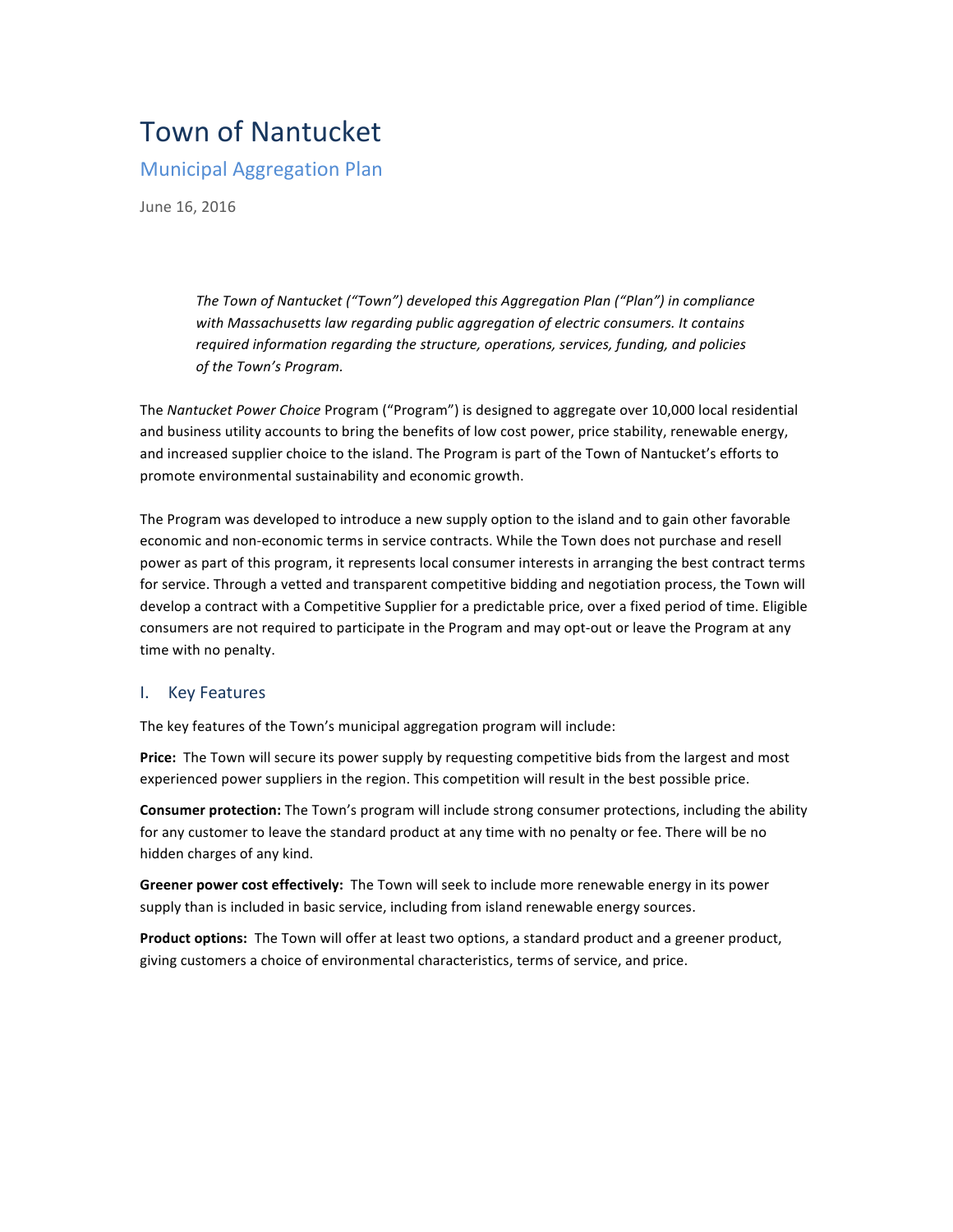### II. Procedural Requirements

The Municipal Aggregation Statute, G.L. c. 164, § 134, sets out the legal requirements for a municipal aggregation plan. Those requirements include procedural requirements, specified plan elements, and substantive requirements. The procedural requirements are discussed below, and the other requirements in the sections that follow.

### 1. Local Approval

The Municipal Aggregation Statute provides that a town may initiate the process to aggregate electrical load upon authorization by a majority vote of town meeting. The Town obtained such authorization by vote at its Annual Town Meeting held on April 2, 2016. A copy of the Town Meeting vote is attached as Exhibit A.

### 2. Consultation with the Department of Energy Resources

The aggregation statute also requires the Town to consult with the Department of Energy Resources ("DOER") in developing its aggregation plan. The Town submitted a draft of its Aggregation Plan to DOER and Town officials met with DOER to discuss that draft on *May 18, 2016*.

### 3. Citizen Review

The Town has made the Aggregation Plan available for review by its citizens at a public meeting of the Board of Selectmen on April 13, 2016. The draft Aggregation Plan was posted on the Town website with a twenty-three day comment period for the Town's electricity consumers to submit feedback.

### III. Elements of the Plan

The Municipal Aggregation Statute requires that the Aggregation Plan contain the following elements:

- Organizational structure
- Program Operations
- **Funding**
- Details on rate setting and other costs to participants
- The method of entering and terminating agreements with other entities
- The rights and responsibilities of program participants
- The procedure for termination of the program

Each of those elements is discussed in turn below.

### 1. Organizational Structure

The Town's government is led by a five-person Board of Selectmen. The Board acts as the Town's Chief Executive Body, responsible for the general welfare of the community. The Town's Daily operations are overseen by a Town Manager.

The organizational structure of the aggregation program will be as follows:

Consumers: Consumers hold the ultimate authority over the Program and its functions. They elect the members of the Board of Selectmen and communicate with them directly regarding their objectives and concerns. Consumers also choose whether to participate in the program.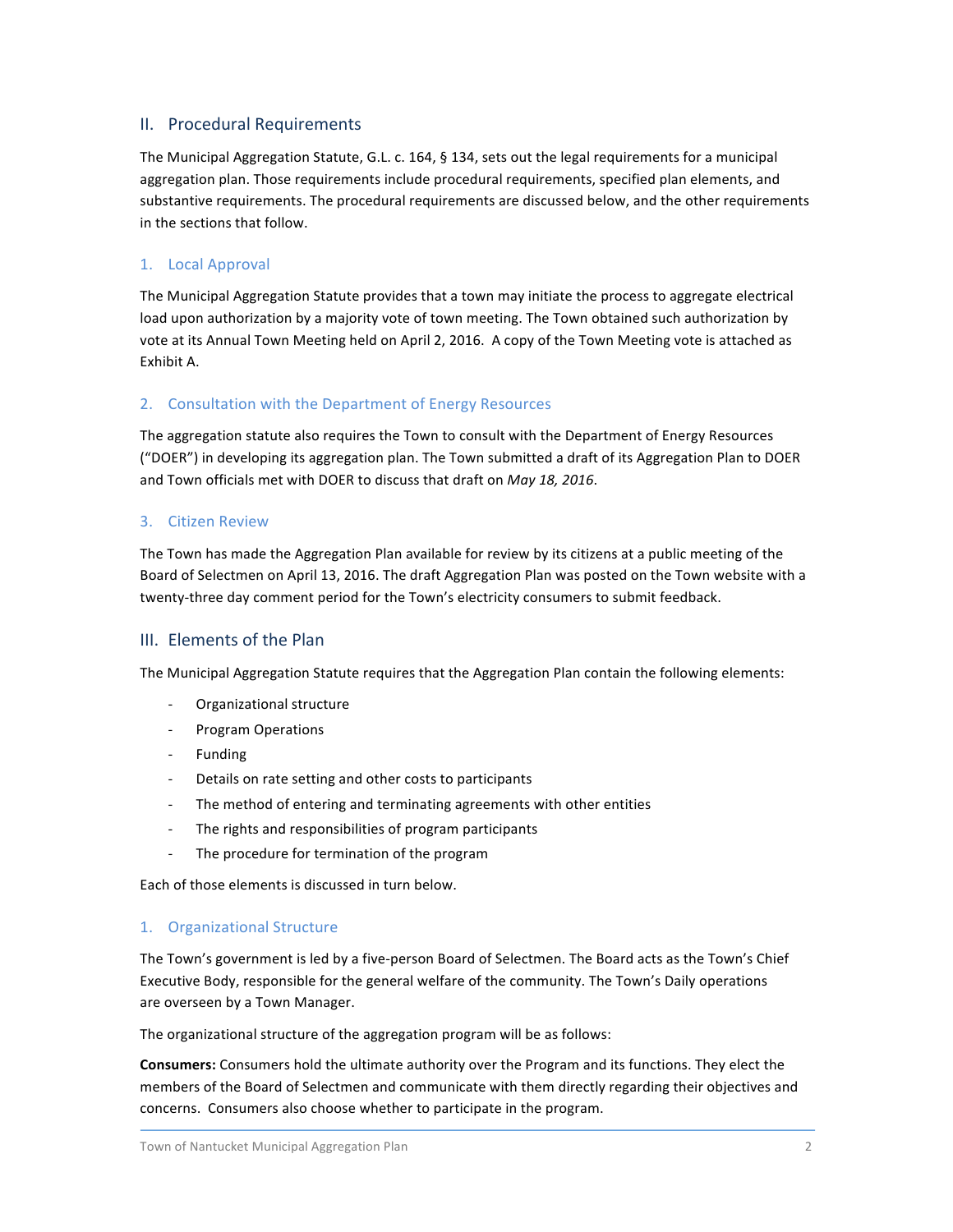Board of Selectmen: The Board of Selectmen reviews the Aggregation Plan and may act on specific policy or program decisions, including issues raised to them by Consumers.

Town Manager: The Town Manager carries out the decisions and instructions of the Board of Selectmen.

Consultants: The Town's aggregation consulting team (hereinafter jointly referred to as "Consultant") will manage the aggregation under the Town Manager's direction and in cooperation and coordination with the Town's Energy Coordinator. Their responsibilities will include managing the supply procurement, developing and implementing the public education plan, interacting with the local distribution company, and monitoring the supply contract. Through a competitive procurement process, the Town has selected the team of Peregrine Energy Group and Bay State Consultants to provide these services for an initial term.

Competitive Supplier: The competitive supplier will provide power for the aggregation, provide customer support including staffing a toll-free number for customer questions, and fulfill other responsibilities as detailed in the Competitive Electric Service Agreement.

### 2. Operations

Following approval of the Plan by the Department of Public Utilities (DPU), the key operational steps will be:

- a. Issue a Request for Proposals (RFP) and select winning competitive supplier
- b. Implement the public information program, including notice of the 30-day opt-out period
- c. Enroll customers and provide service, including required information disclosures
- **a. Issue'a'Request'for'Proposals and'select'winning'competitive'supplier**

After the DPU approves the Aggregation Plan, the next step is to procure the electricity supply.

The Town will solicit bids from leading competitive suppliers, including those currently supplying aggregations in Massachusetts and other states. The RFP will require that the supplier satisfy key threshold criteria, including:

- Licensed by the DPU
- Strong financial background
- Experience serving the Massachusetts competitive market or municipal aggregations in other states
- Demonstrated ability, supported by references, to provide strong customer service

In addition, suppliers will be required to agree to the terms and conditions of a Competitive Electric Service Agreement (ESA), substantially in the form of the Town's model Competitive Electric Service Agreement. The agreement requires the supplier to:

- Provide all-requirements service
- Allow customers to exit the standard product at any time with no penalty or fee
- Agree to specified customer service standards
- Comply with all requirements of the DPU and the local distribution company

The Town will solicit price bids from suppliers that meet the threshold criteria and agree to the terms and conditions prescribed in the ESA. The Town will request bids for a variety of terms and may request bids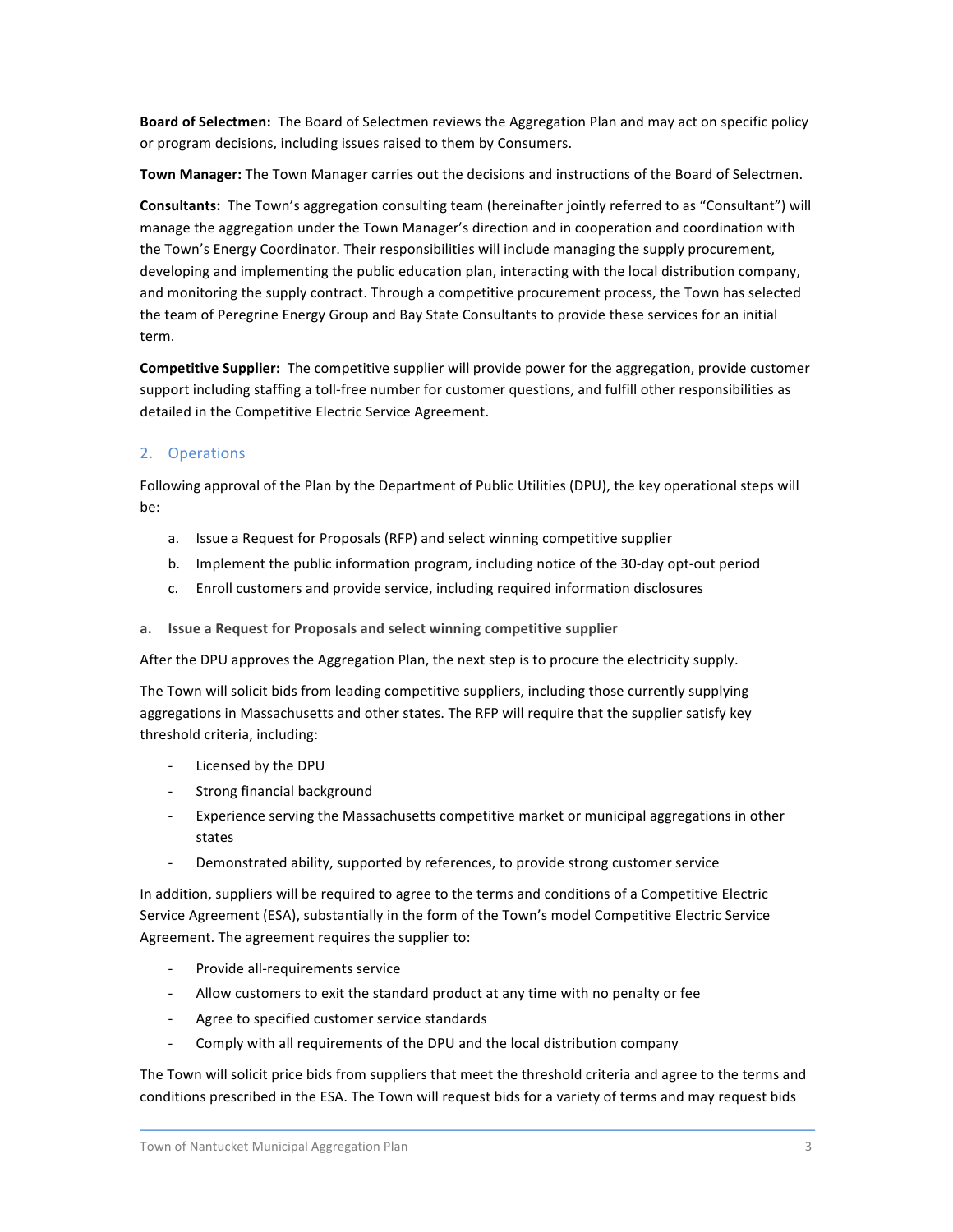for a variety of pricing structures within each contract term. If none of the bids is satisfactory, the Town will reject all bids and repeat the solicitation as often as needed until market conditions yield a price that is acceptable to the Town.

The Town will solicit bids both for power supply that meets the Massachusetts Renewable Portfolio Standard (RPS) requirements and for a greener supply containing additional renewable energy over and above the RPS requirements. The renewable energy in the power supply will be documented using Renewable Energy Certificates (RECs). The Town will seek bids that include RECs from a variety of renewable sources, and will choose the proposal that offers the best combination of environmental benefit and price.

The Town will ask bidders to identify the technology, vintage, and location of the renewable generators that are the sources of the RECs. The Town will require that the RECs either be created and recorded in the New England Power Pool Generation Information System or be certified by a third party such as Green-e.

**b.** Implement public information program, including notice of the pre-launch opt-out period

Once a winning supplier is selected, the Town will implement a public education program.

The delivery of a public education plan and associated materials are pivotal to ensuring clarity, participation, and enthusiasm for the aggregation. The Town will use a variety of communication vehicles to communicate the plan's objectives, the primary terms and conditions of the contract, and the right to opt out of the program.

The public education plan will include both broad-based efforts and a 30-day opt-out notice to be mailed to every eligible customer on basic service.

### *i.* Broad-based education efforts

The broad-based, local efforts will take advantage of traditional media, the Web, and social media to ensure as many people as possible learn about the aggregation. Planned elements include:

- An announcement introducing the program and the competitive supplier, which will be sent to media contacts at the local newspaper, homeowners associations, and other outlets and organizations identified as valuable by the Town.
- A dedicated informational website that explains the Aggregation Plan, community benefits, the opt-out process, the environmental content of the power supply, and other helpful information. This website will be available during the initial educational outreach and also on an ongoing basis so that customers can find information about the program for its duration.
- A toll-free customer information and support hotline.
- Interviews with local media outlets such as the local cable access channel and radio station.
- An informational slide broadcast on the local cable access television channel.
- Announcements on the Town's social media accounts.
- Informational documents that mirror the aggregation website content and can be used as handouts during the community presentation. These materials will also be made available through the website as downloadable files and in the Town Hall and other public buildings.
- A community-wide presentation, open to all community members.
- A presentation for seniors at the senior center.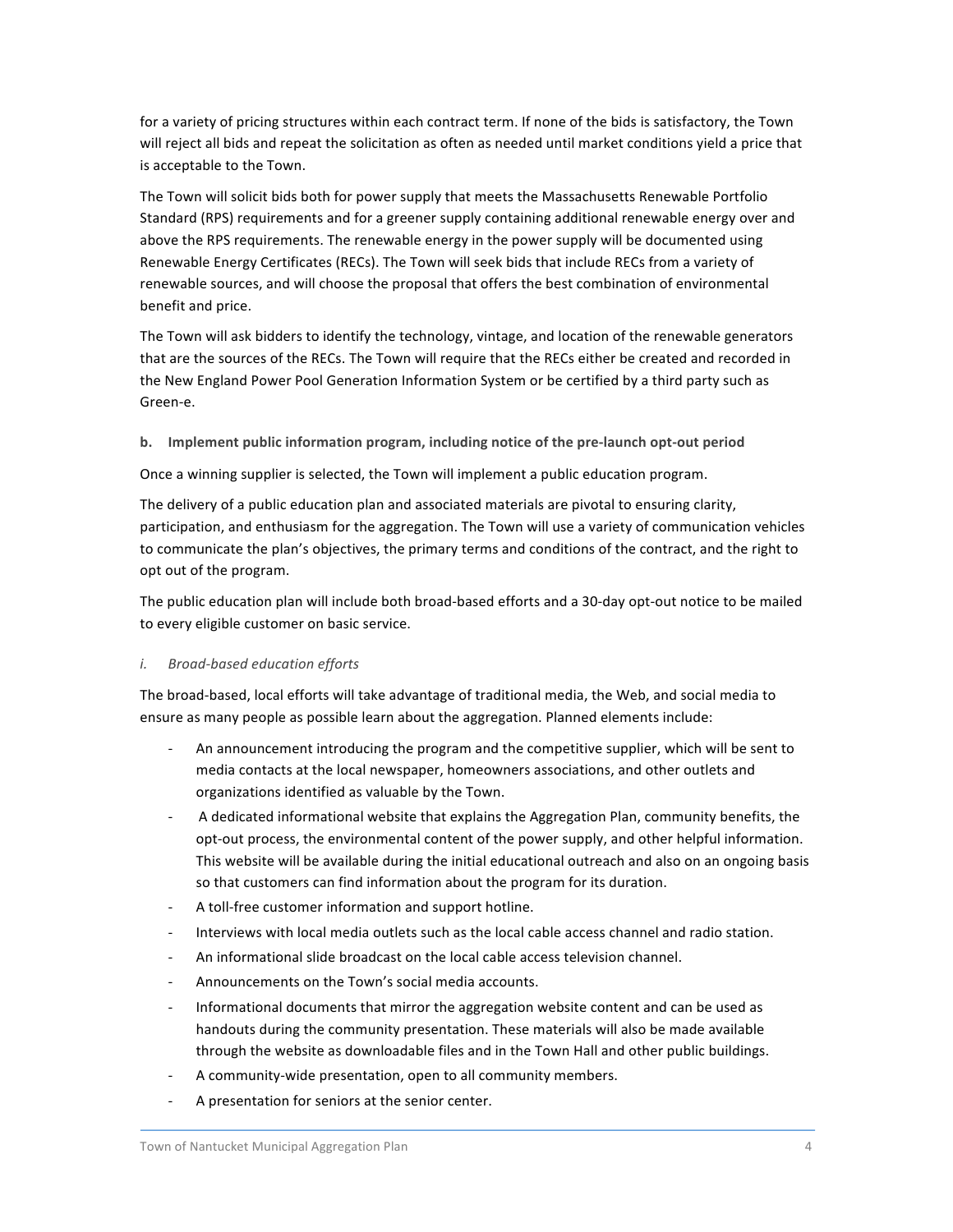- A detailed timeline for these efforts will be developed as the launch gets closer.

### *ii.* Notice of the 30-day, pre-launch opt-out period

In addition to the broad-based education initiatives, a 30-day opt-out notice will be mailed to the billing address of every eligible customer on basic service. The notice will be an official Town communication that will include information for opting out both before and after program launch. The notice will be sent in an envelope clearly marked as containing time-sensitive information related to the program. The notice will: (1) introduce and describe the program; (2) inform customers of their right to opt out and that they will be automatically enrolled if they do not exercise that right within 30 days; (3) explain how to opt out; and (4) prominently state all program charges and compare the price and primary terms of the Town's competitive supply to the price and terms of utility basic service. The opt-out notice is attached to this Plan as Exhibit B. The opt-out envelope is attached as Exhibit C.

The direct mailing will include an opt-out reply card and reply envelope. Customers will have 30 days from the date of the mailing to return the reply card if they wish to opt out of the program before program launch. The notice will be designed by the Town and printed and mailed by the competitive supplier, who will process the opt-out replies. The opt-out reply card is attached to this Plan as Exhibit D.

In addition to the reply card, customers will be able to opt out using the program website or by calling the competitive supplier's toll-free number.

Customers that opt out during the 30-day, pre-launch period will not be enrolled in the program. Those customers that do not opt out during that period will be enrolled in the program, however they will be free to opt out at any time thereafter. They will be able to opt out using the program website or by calling the competitive supplier's toll-free number.

### **c. Enroll'customers'and'provide'service,'including'information'disclosure**

After the completion of the 30-day opt-out period, the competitive supplier will enroll into the program all basic service customers that did not opt out. All enrollments and other transactions between the competitive supplier and National Grid will be conducted in compliance with the relevant provisions of DPU regulations, National Grid's Terms and Conditions for Municipal Aggregators (as amended or superseded from time to time), and the protocols of the Massachusetts Electronic Business Transactions Working Group.

Once customers are enrolled, the electricity supplier will provide all-requirements power supply service. The supplier will also provide ongoing customer service, maintain a program website, and process new customer enrollments, ongoing opt-outs, opt-back-ins, and customer selections of optional products. Prior to the expiration of the initial power supply agreement, the Town intends to enter a new supply agreement.

As part of its ongoing service, the Town will provide the quarterly disclosure information required by G.L. c. 164, § 1(F)(6) and 220 C.M.R. § 11.06. Like the other Massachusetts aggregations, the Town requests a waiver from the requirement that the disclosure label be mailed to every customer and seeks permission instead to provide the information through alternative means, including press releases, announcements on cable television, postings at Town Hall, and postings on the program website. As the DPU has found with other aggregations, this alternate information disclosure strategy will allow the Town to provide the required information to its customers as effectively as through mailings.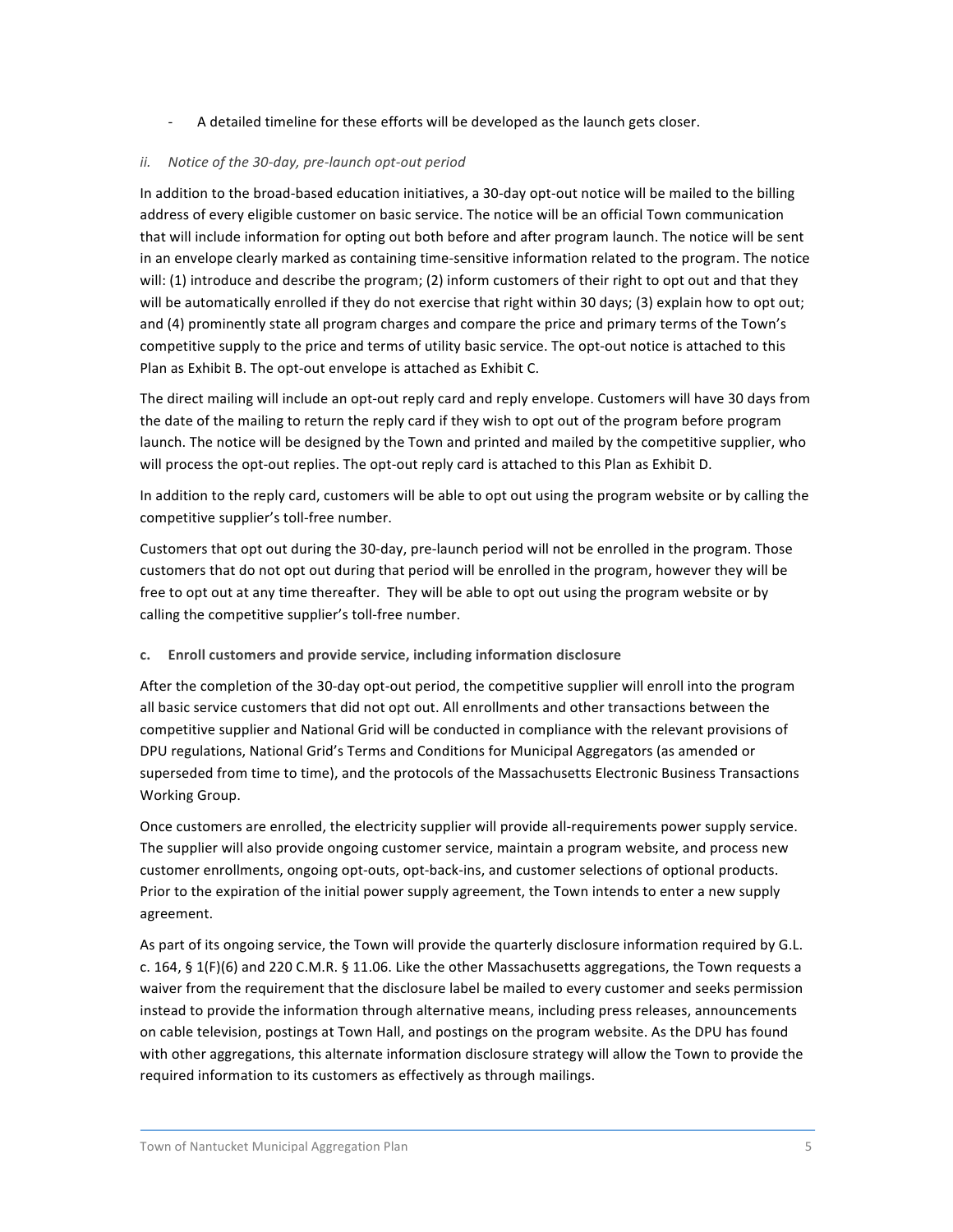#### **d. Annual'report'to'DOER**

On an annual basis, the Town will report to DOER on the status of the program, including number of customers enrolled and opting-out, kilowatt-hour sales, customer savings, and participation in green products (all as provided to the Town by the supplier), as well as such other information as DOER may request.

### 3. Funding

All of the costs of the program will be funded through the supply contract.

The primary cost will be the competitive supplier's charges for the power supply. These charges will include the costs of RECs and will be established through the competitive solicitation for a supplier.

The administrative costs of the program will be funded through a per kilowatt-hour adder that will be included in the supply price and paid by the competitive supplier to the Consultant, as specified in the Competitive Electric Service Agreement. This fee will cover the services of the Consultant, including developing the Aggregation Plan, managing the DPU approval process, managing the supply procurement, developing and implementing the public education plan, providing customer support, interacting with the local distribution company, monitoring the supply contract, and providing ongoing reports. This charge has been set initially at \$0.001 per kilowatt-hour.

In addition, the Town may direct the competitive supplier to include in the supply price an Operational Adder of up to \$0.001 per kilowatt-hour to be payable by the competitive supplier to the Town. Funds collected through the Operational Adder shall be used to support the operational costs of the program, including, for example, 1) personnel costs associated with an Energy Manager position one of the responsibilities of which is to assist with the aggregation program; 2) REC purchases and related obligations such as escrow accounts and other sureties; and 3) other forms of support for local energy projects that create benefits for program participants. If the Town chooses to implement the Operational Adder, the program website and opt-out letter will note that the supply price includes that Adder.

### 4. Rate Setting and Other Costs to Participants

As described above, the program's electricity supply charges will be set through a competitive bidding process and will include the administrative adder and may include an Operational Adder. Prices, terms, and conditions will vary by product and may differ among customer classes. For each customer class, prices will be fixed for periods at least as long as the basic service price period for the class.<sup>1</sup> When prices change, the Town will notify consumers by issuing a media release and posting a notice on the Town website.

The program affects only customers' electricity supply charges. Delivery charges will be unchanged and will continue to be charged by National Grid in accordance with tariffs approved by the DPU.

Participants will receive one bill from National Grid that includes both the electricity supply charge and National Grid's delivery charges.

 $\,$  %  $\,$  %  $\,$  %  $\,$  %  $\,$  %  $\,$  %  $\,$  %  $\,$  %  $\,$  %  $\,$  %  $\,$  %  $\,$  %  $\,$  %  $\,$  %  $\,$  %  $\,$  %  $\,$  %  $\,$  %  $\,$  %  $\,$  %  $\,$  %  $\,$  %  $\,$  %  $\,$  %  $\,$  %  $\,$  %  $\,$  %  $\,$  %  $\,$  %  $\,$  %  $\,$  %  $\,$ 

 $1$  Basic service pricing periods vary by customer class. For residential and small business customers, the prices change every six months. For medium and large business customers, prices change monthly.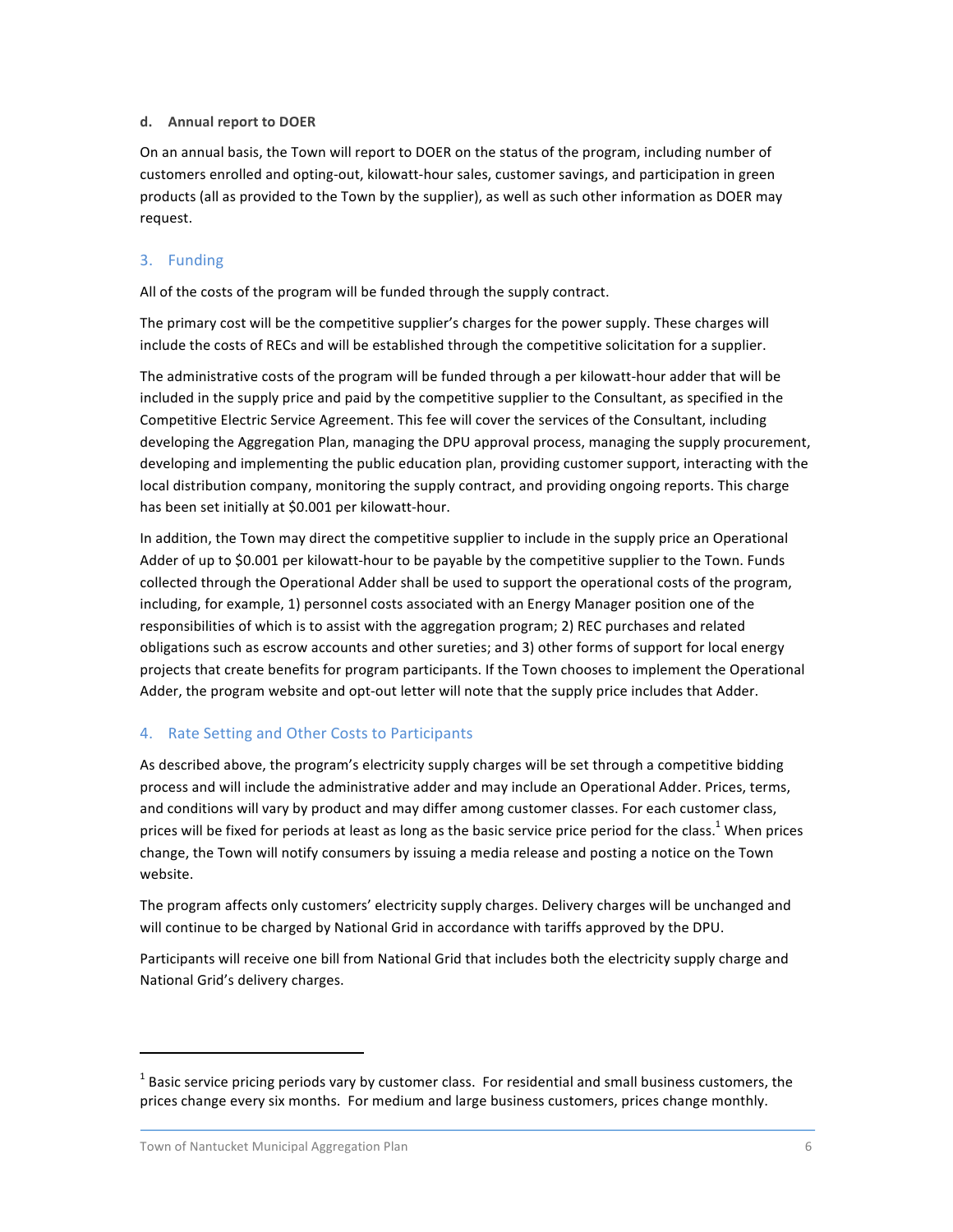### 5. Method of Entering and Terminating Agreements with Other Entities

The Town's process for entering, modifying, enforcing, and terminating all agreements associated with the Aggregation Plan will comply with the Town's charter, federal and state law and regulations, and the provisions of the relevant agreement.

When the Town has decided that it is timely to solicit bids for a new electric service agreement, the procurement steps will be as follows:

- 1. The Town's consultants will prepare and issue an RFQ on behalf of the Town
- 2. The Town will receive and evaluate qualifications
- 3. The Town's consultants will issue an RFP for prices
- 4. The Town will receive and evaluate bids and, if acceptable, execute a contract with the winning bidder. The Board of Selectmen will be responsible for executing the supply contract.

If the prices bid on any given bid date are not satisfactory, the Town will wait to see if market conditions improve and then repeat the process.

### 6. Rights and Responsibilities of Program Participants

All participants will have the right to opt out of the standard product at any time without charge. They may exercise that right by any of the following: 1) calling the Competitive Supplier's toll-free number; 2) contacting National Grid and asking to be returned to basic service; or 3) enrolling with another competitive supplier.

All participants will have the consumer protection provisions of Massachusetts law and regulations, including the right to question billing and service quality practices. Customers will be able to ask questions of and register complaints with the Town, Consultant, the competitive supplier, National Grid, and the DPU. As appropriate, the Town and Consultant will direct customer complaints to the competitive supplier, National Grid, or the DPU.

Participants will be responsible for paying their bills and for providing access to metering and other equipment necessary to carry out utility operations.

### 7. Extension or Termination of Program

Prior to the end of the term of the initial Competitive Electric Service Agreement, the Town will solicit bids for a new supply agreement and plans to continue the program with the same or a new competitive supplier.

Although the Town is not contemplating a termination date, the program could be terminated in the following two ways:

- 1. upon the termination or expiration of the Competitive Electric Service Agreement without any extension, renewal, or negotiation of a subsequent supply contract; or
- 2. upon the decision of the Board of Selectmen to dissolve the program effective on the end date of any outstanding supply agreement.

In the event of termination, customers would be returned to National Grid's basic service via Electronic Data Interchange (EDI) by the competitive supplier in accordance with the rules set forth in the Electronic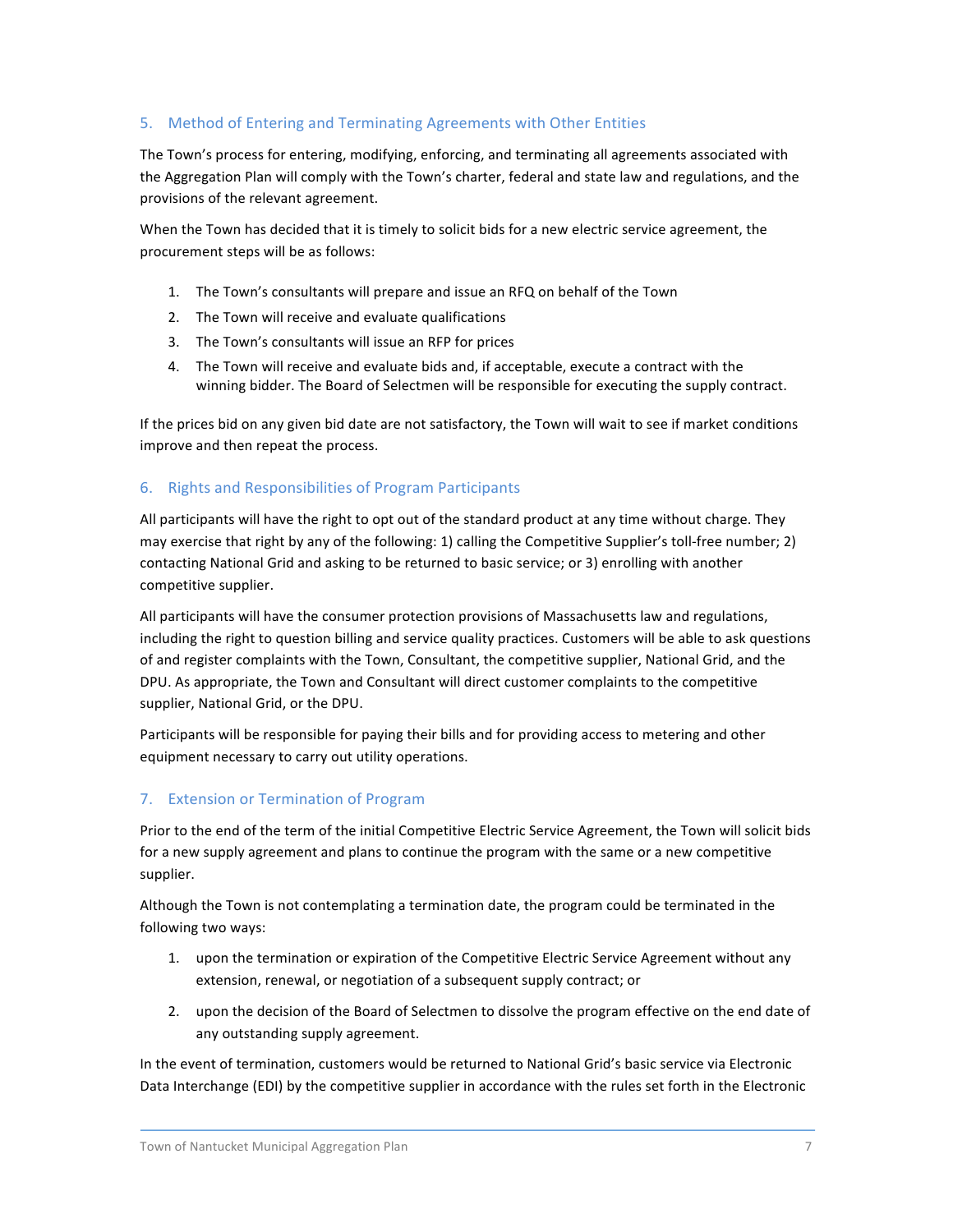Business Transactions (EBT) Working Group Report unless the customers choose an alternative competitive supplier.

The Town will notify National Grid of the planned termination or extension of the program. In particular, the Town will provide National Grid notice: (1) 90 days prior to a planned termination of the program; (2) 90 days prior to the end of the anticipated term of the program's ESA; and (3) four business-days after the successful negotiation of a new electricity service agreement.

The Town will notify consumers of program termination by issuing a media release and posting a notice on the Town website. In addition, consumers will receive notice of a supplier change on their bill from the local distribution company.

## IV. Substantive Requirements

The Municipal Aggregation Statute also requires that the aggregation plan satisfy three substantive requirements:

- Universal access
- Reliability
- Equitable treatment of all customer classes

The Town's program will satisfy all three requirements, as discussed below.

### 1. Universal Access

The Aggregation Plan provides for universal access by guaranteeing that all customer classes will be included in the program under equitable terms.

Most importantly, all customers will have access to the program. All eligible basic service customers will be automatically enrolled in the program unless they choose to opt out.

As new customers move into the Town, they will have an opportunity to join the program. New customers will initially be placed on basic service. They will then receive an opt-out notice and will be enrolled in the aggregation unless they choose to opt out within the 30-day opt-out period. New customers will be enrolled at the same price as the existing customers, with the exception of new Very Large Commercial and Industrial Customers ("VLC&I Customers"). New VLC&I Customers are defined as any customer that is on the utility's largest rate class and has historical or projected consumption in excess of 1,000,000 kWh per year. These customers, if any, will be enrolled at a price that reflects market prices at the time of enrollment.

All customers will have the right to opt out of the program at any time. Customers that opt out will have the right to return to the program at a price that reflects market prices at the time of their return.

### 2. Reliability

Reliability has both physical and financial components. The program will address both through the ESA with the competitive supplier. From a physical perspective, the ESA commits the competitive supplier to provide all-requirements power supply and to use proper standards of management and operations (ESA, Article 2.) The local distribution company, National Grid, will remain responsible for delivery service, including the physical delivery of power to the consumer, maintenance of the delivery system, and restoration of power in the event of an outage. From a financial perspective, the ESA requires the supplier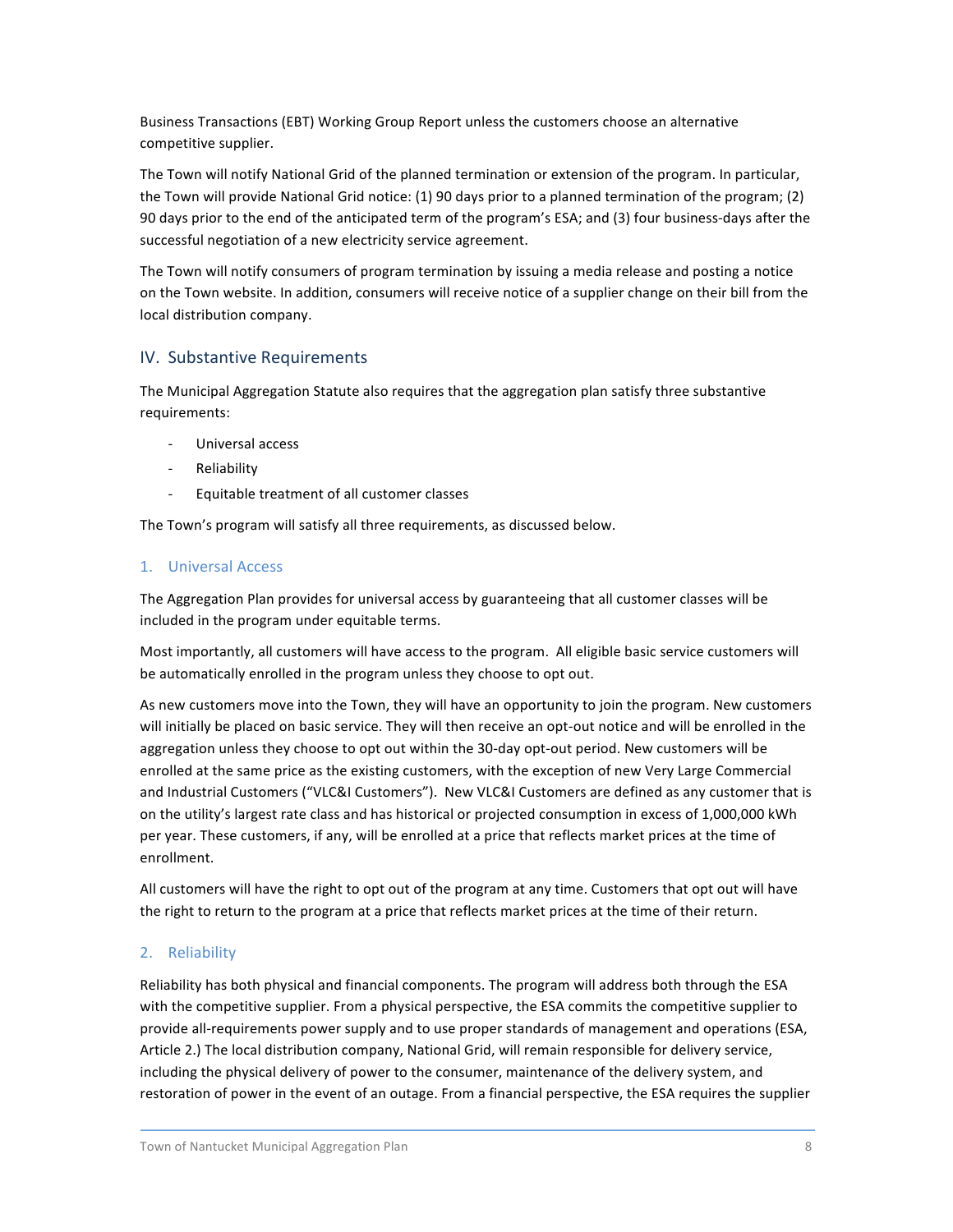to pay actual damages for any failure to provide supply at the contracted rate (i.e., to pay the difference between the contract rate and the utility supply rate). The ESA also requires the competitive supplier to maintain insurance (ESA, Article 16). Accordingly, the program satisfies the reliability requirement of the statute.

### 3. Equitable Treatment of all Customer Classes

The Aggregation Statute requires "equitable" treatment of all customer classes. The DPU has determined that this does not mean that all customers must be treated "equally," but rather that similarly-situated classes be treated "equitably." In particular, the DPU has allowed variations in pricing and terms and conditions between customer classes to account for the disparate characteristics of those classes.

The program makes four distinctions between groupings of customers. First, the program will distinguish among customer classes (residential, commercial, industrial) by soliciting separate pricing for each of those classes. The program will use the same customer classes that National Grid uses for its basic service pricing.

Second, the program will distinguish between customers receiving the standard product and customers that affirmatively choose an optional product, such as a green product. Customers selecting the optional product will be charged the price and terms of service associated with that product.

Third, as described above under "Universal Access," among New Customers, the program may distinguish between a) New VLC&I Customers, and b) all other New Customers. The program will offer New Customers other than New VLC&I Customers the standard contract pricing. However, the program will offer new VLC&I Customers pricing based on market prices at the time the customer seeks to join the aggregation.

Finally, consistent with DPU rulings, among customers that are served by a competitive supplier at the time of program launch and later seek to join the aggregation, the program will distinguish between a) residential and small C&I customers, and b) medium, large, and very large C&I customers. Residential and small C&I customers will be offered standard contract pricing. Medium, large, and very large C&I customers will be offered market based rates which will reflect market conditions at the time the customer seeks to join the aggregation.

## V. PLANNED SCHEDULE

| <b>Milestone</b>                                                                                                                             | <b>Day Estimate</b> |
|----------------------------------------------------------------------------------------------------------------------------------------------|---------------------|
| RFQ for competitive supplier issued                                                                                                          | Day 1               |
| RFP for final supply prices issued                                                                                                           | Day 35              |
| <b>Electricity Supply Agreement executed</b>                                                                                                 | Day 49              |
| Broad-based educational campaign begins, including the<br>announcement of supply contract and pricing and the launch<br>of program web site. | Day 50              |
| Opt-out notice mailed to customers                                                                                                           | Day 56              |
| Opt-out deadline                                                                                                                             | Day 86              |
| Service begins as of each customer's next meter read date                                                                                    | Day 90              |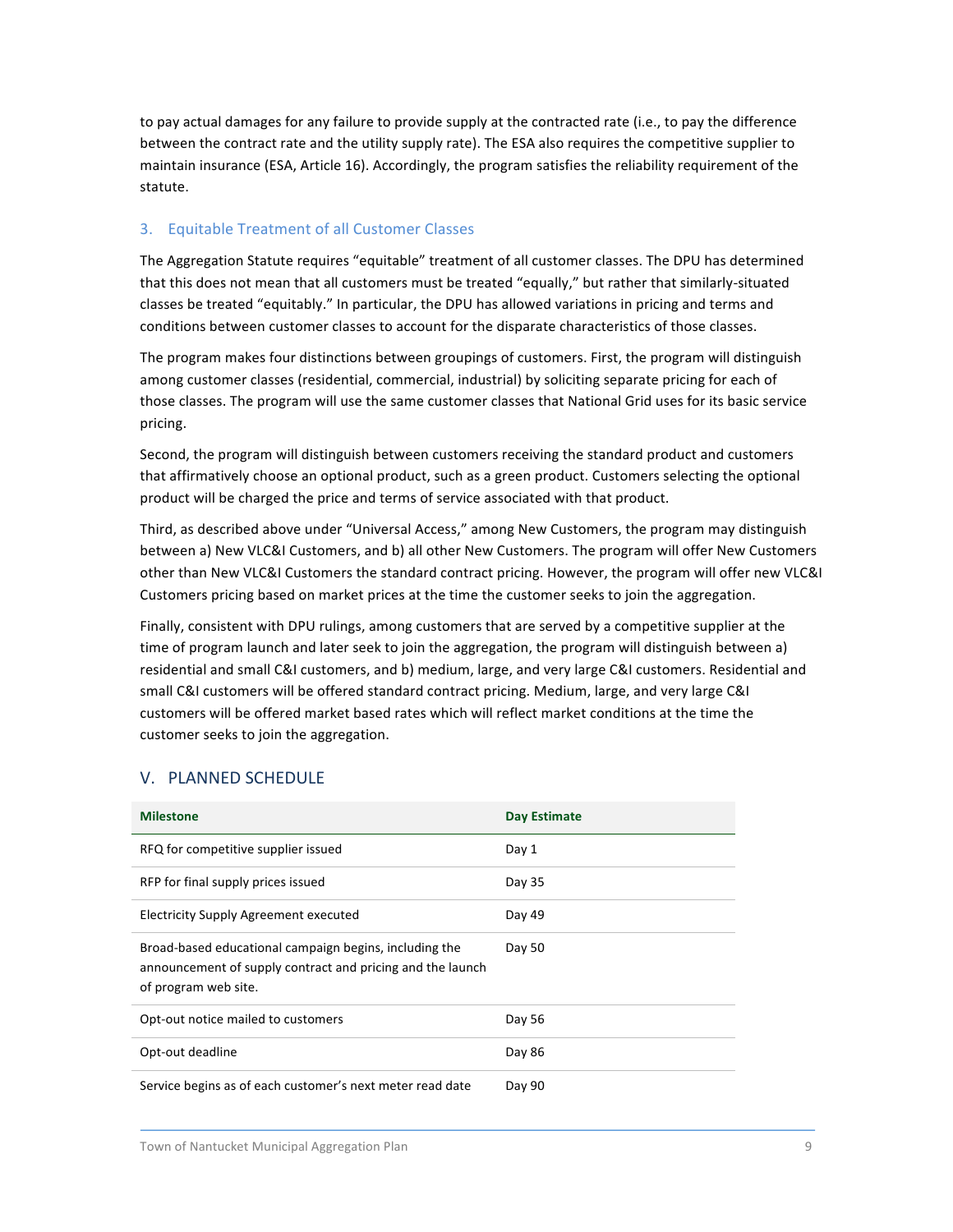The planned schedule is presented for illustrative purposes. The final schedule will be established when the Town receives regulatory approval.<sup>2</sup>

### VI. CONCLUSION

The *Nantucket Power Choice* Program meets all of the requirements of the municipal aggregation statute, including providing universal access and a reliable power supply and treating all customer classes equitably. The Town of Nantucket looks forward to the approval of this plan by the DPU so that the Town can launch the program and offer the benefits of rate stability, renewable energy, and increased electricity choice to its residents and businesses.

 $\,$  %  $\,$  %  $\,$  %  $\,$  %  $\,$  %  $\,$  %  $\,$  %  $\,$  %  $\,$  %  $\,$  %  $\,$  %  $\,$  %  $\,$  %  $\,$  %  $\,$  %  $\,$  %  $\,$  %  $\,$  %  $\,$  %  $\,$  %  $\,$  %  $\,$  %  $\,$  %  $\,$  %  $\,$  %  $\,$  %  $\,$  %  $\,$  %  $\,$  %  $\,$  %  $\,$  %  $\,$ 

 $2$  The planned schedule is designed to give the competitive supplier sufficient time to satisfy EDI testing requirements. However, the schedule will be adjusted if additional time is needed to meet those requirements.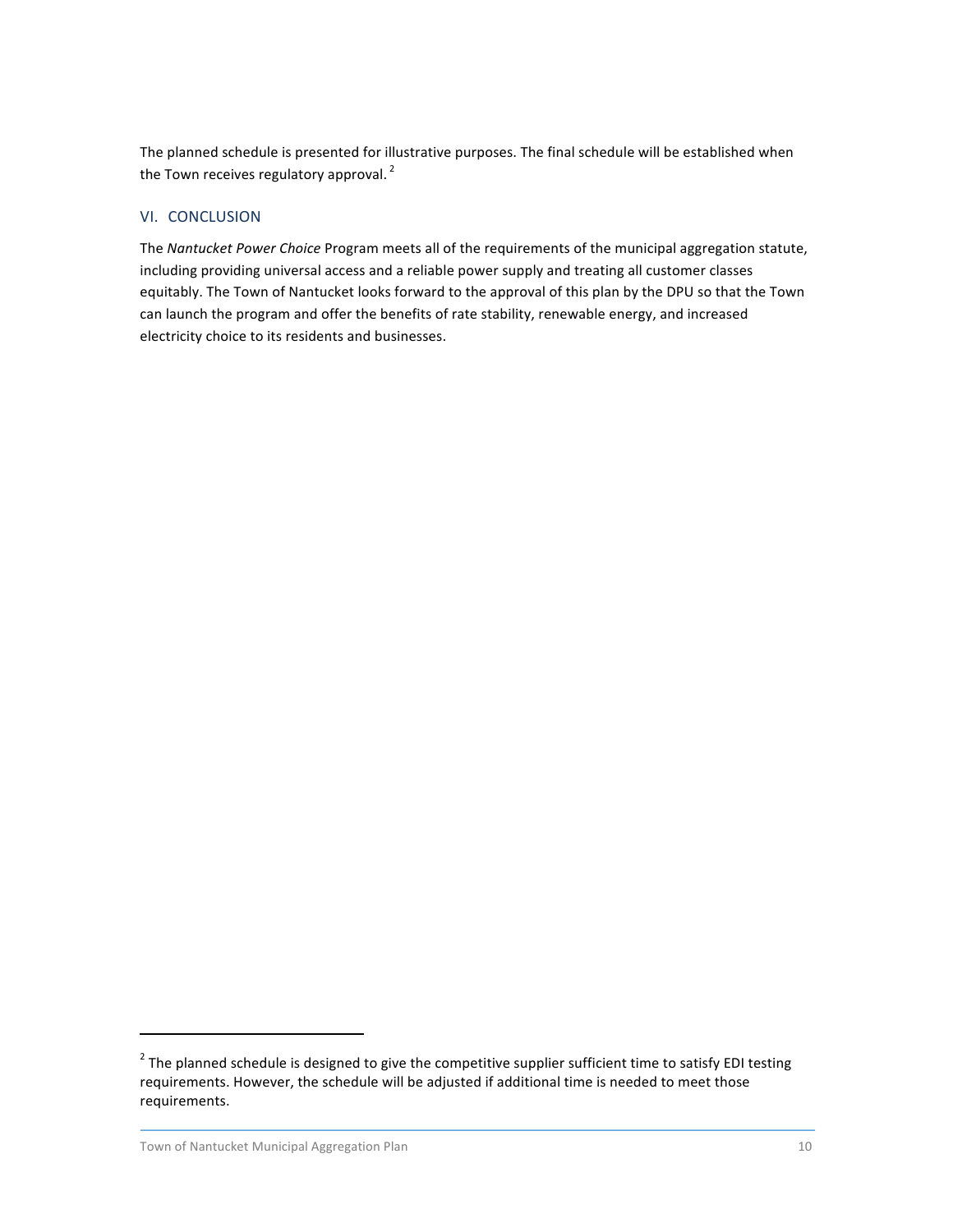# **EXHIBIT A**

Town%Meeting Resolution Authorizing%Aggregation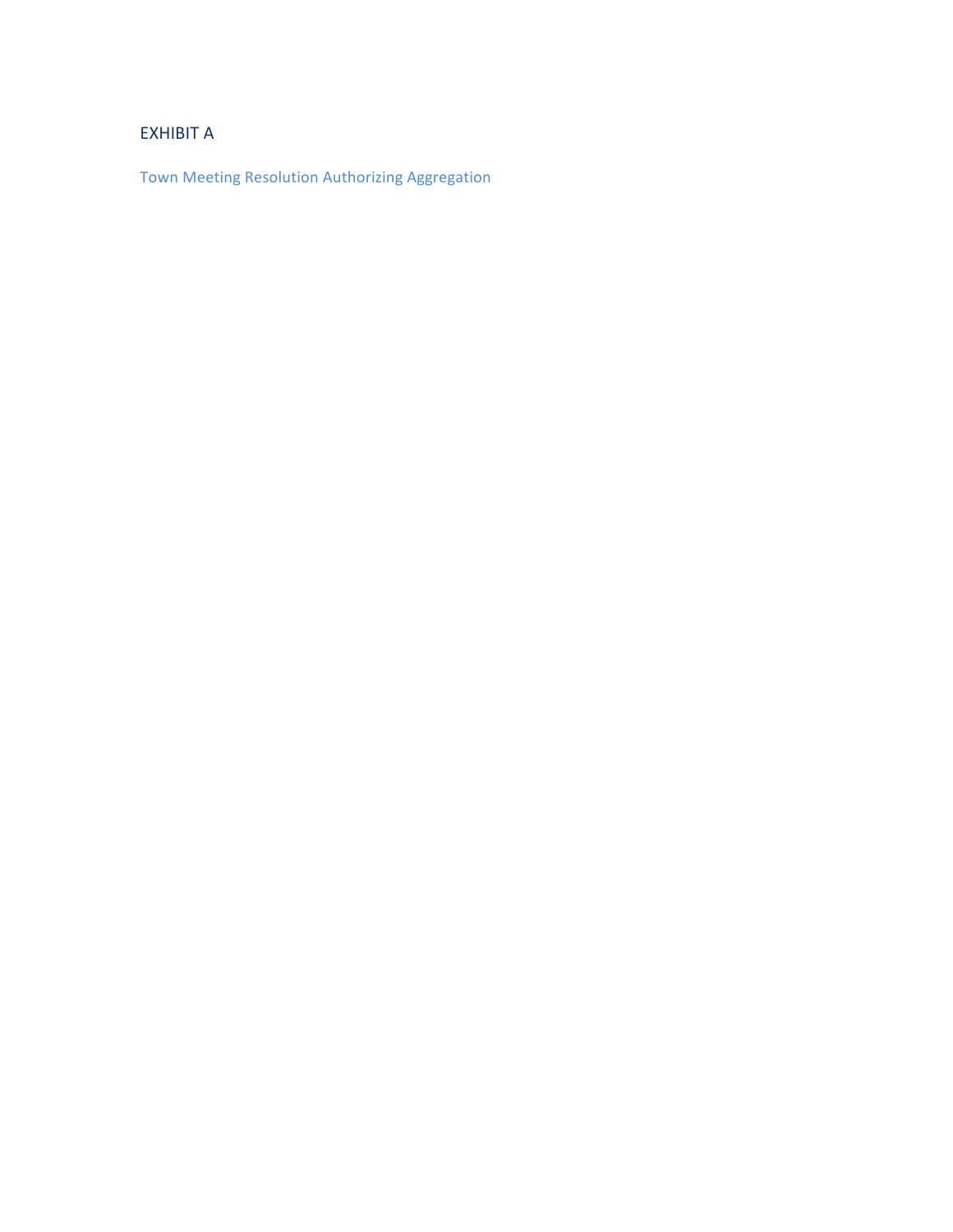

# **Town of Nantucket**

.............

# **OFFICE OF THE TOWN & COUNTY CLERK 16 Broad Street**

**NANTUCKET, MASSACHUSETTS 02554-3590**

**Catherine Flanagan Stover, MMC, CMMC Town & County Clerk**

**(508) 228-7216 FAX (508) 325-5313 Home: (508) 228-7841 Email: cstover@nantucket-ma.gov flanaganstover@yahoo.com townclerk@nantucket-ma.gov**

**WEBSITE: http://www.nantucket-ma.gov**

.............

April 4, 2016

TO WHOM IT MAY CONCERN:

I, Catherine Flanagan Stover, duly elected Clerk of the Town and County of Nantucket, hereby certify that the April 2, 2016 ANNUAL TOWN MEETING adopted **Article 104: "**Municipal Aggregation" at the April 2, 2016 adjourned session when "...the adoption of all articles not heretofore acted upon as recommended by the Finance Committee, or as recommended by the Planning Board, was duly motioned, seconded, and voted in accordance with the motions recommended by the Finance Committee or*,* in the absence of a Finance Committee motion, then in accordance with the motions as recommended by the Planning Board, as printed in the Finance Committee Report, with technical amendments brought forward during the course of the meeting…"

# **VOTE: The vote on the motion pursuant to Article 104 as moved by the Finance Committee, was by Unanimous Voice Vote. The motion was adopted.**

Catherine Flanagan Stover, MMC, CMMC Town and County Clerk

**ATM 16 Article 104, Page 1 of 2**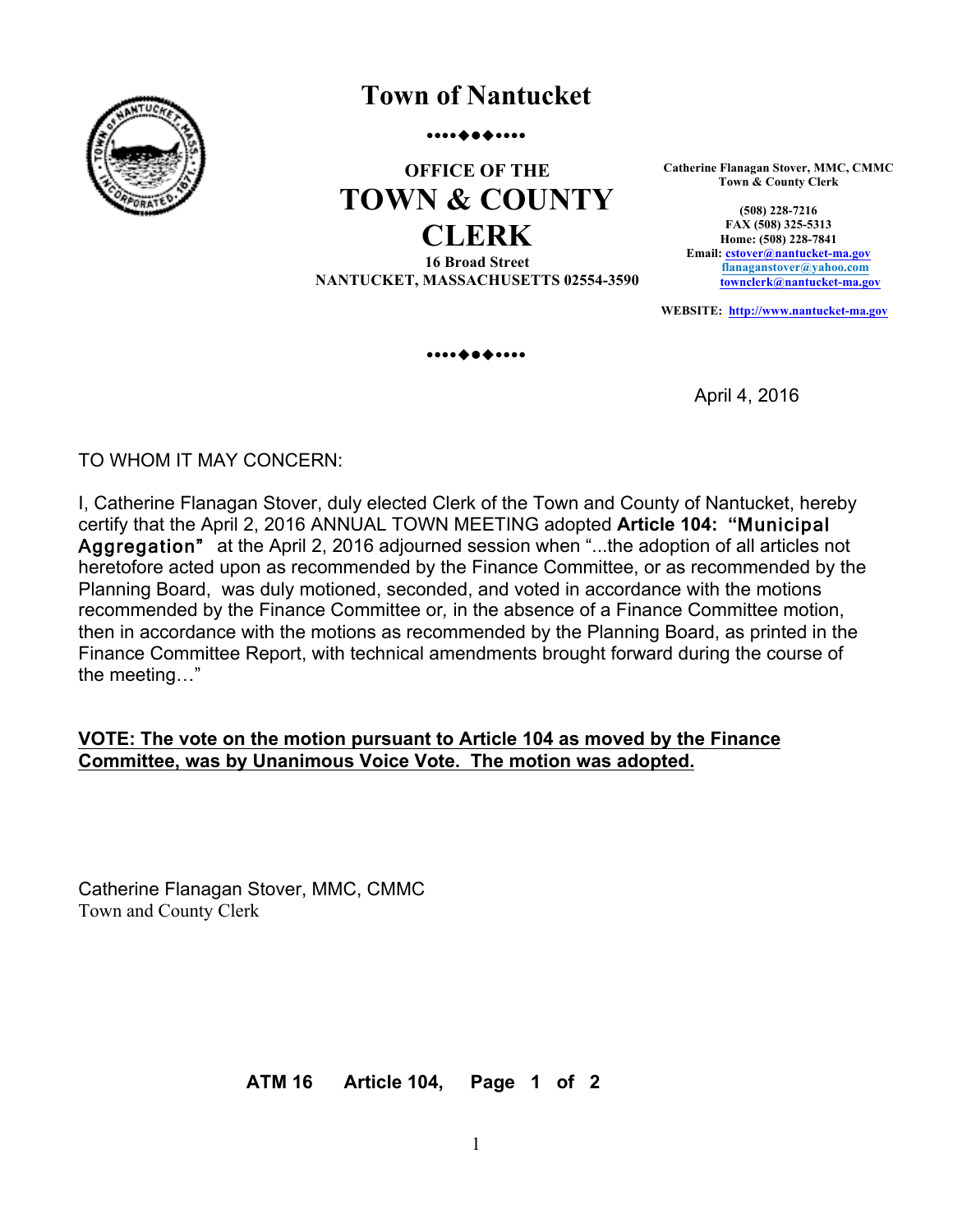# ARTICLE 104 (Municipal Aggregation)

To see if the Town will vote to:

1. Authorize the initiation of a municipal aggregation program to aggregate the electrical load of interested consumers in Nantucket pursuant to M.G.L. c. 164, § 134, or any other enabling authority; and

2. Authorize the Board of Selectmen to (i) enter into an agreement with a municipal aggregation consultant to assist, at no cost to the Town, with the development, implementation and administration of such aggregation program for a term of more than three years, and (ii) take any actions and execute any other documents necessary, convenient, or appropriate to accomplish the foregoing and to implement and administer the aggregation program and agreement, which agreement and documents shall be on such terms and conditions as the Board of Selectmen deems in the best interests of the Town.

Or to take any other action related thereto.

# (Board of Selectmen)

FINANCE COMMITTEE MOTION: Moved that the Board of Selectmen is hereby authorized to:

1. Initiate a municipal aggregation program to aggregate the electrical load of interested consumers in Nantucket pursuant to M.G.L. c. 164, § 134, or any other enabling authority; and

2. To (i) enter into an agreement with a municipal aggregation consultant to assist, at no cost to the Town, with the development, implementation and administration of such aggregation program for a term of more than three years, and (ii) take any actions and execute any other documents necessary, convenient, or appropriate to accomplish the foregoing and to implement and administer the aggregation program and agreement, which agreement and documents shall be on such terms and conditions as the Board of Selectmen deems in the best interests of the Town.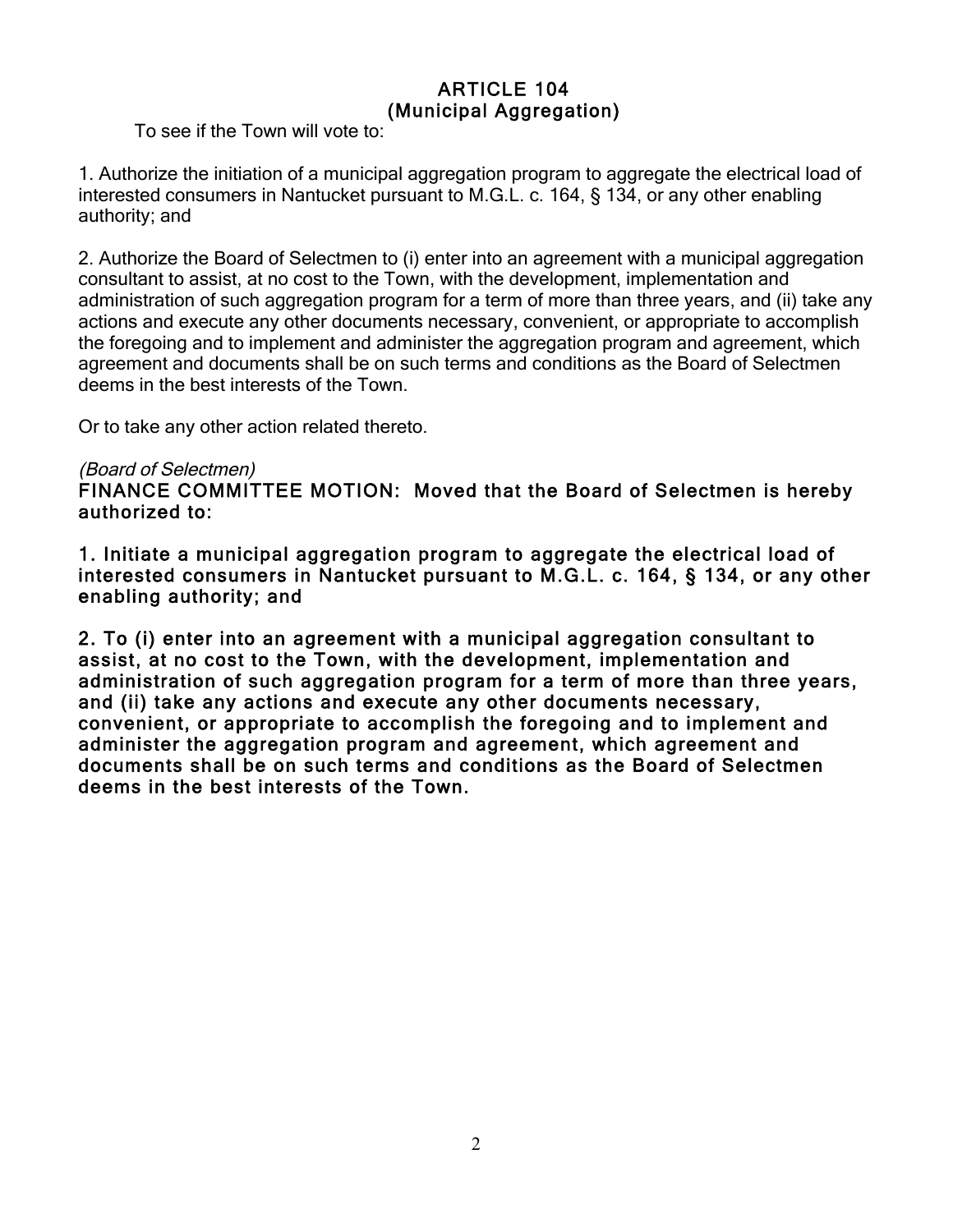# EXHIBIT B Opt-Out Notice



# **TOWN ELECTRICITY PROGRAM NOTIFICATION LETTER**



<MONTH> <DAY>, 2017

Dear Town of Nantucket Electricity Service Customer,

This letter contains important information about your electricity bill.

**Nantucket Power Choice** is a new Town program designed to help you save money and protect you from seasonal utility price swings. Nantucket Power Choice is a municipal electricity aggregation. By purchasing electricity for the entire community through the program, the Town of Nantucket has negotiated a lower rate for the electricity supply portion of your bill than National Grid's Basic Service rate.

## **If you received this letter, you will be AUTOMATICALLY enrolled in Nantucket Power Choice, unless you choose not to participate.**

- **If you participate:** National Grid will deliver your electricity, fix power outages, and bill you, but the Town will choose your electricity supplier. The Town has negotiated a <XX>-month contract with <SUPPLIER NAME> to supply electricity to Town residents and businesses from <MONTH> <YEAR> meter reads through <MONTH> <YEAR> meter reads.
- ɸ **If you do not participate:** National Grid will continue to choose your electricity supplier.

### **Program Bene!ts**

Cost Savings - The Town has negotiated a fixed price that is below National Grid Basic Service winter rates at program launch. However, National Grid prices change periodically. As a result, the program price will not always be below the National Grid price. The program goal is to deliver savings when costs are averaged across all <XX> months of the contract.

Predictability - The Town has established an <XX>-month contract with <SUPPLIER NAME>. Your electricity supply price will not change before your <MONTH> <YEAR> meter read.

**More Choice** - Nantucket Power Choice introduces a new electricity supplier to the island and gives you two new alternatives to National Grid Basic Service: 1) Power Choice Standard, which meets state renewable energy requirements, and 2) **Power Choice Plus**, which includes a higher percentage of renewable energy (details on the back).

## **Your Relationship with National Grid**

Your primary relationship for electricity will remain with National Grid. Participating in Nantucket Power Choice impacts only your electricity supplier. Beginning with your <MONTH> <YEAR> National Grid bill, you will see <SUPPLIER NAME> printed under Supply Services. Otherwise:

- ɸ Your bill will continue to come from National Grid
- ɸ You will continue to send bill payments to National Grid
- ɸ You will continue to call National Grid if your power goes out

**If you are on a budget plan or are eligible for a low-income delivery**  rate or fuel assistance, you will continue to receive those benefits.

### **Your New Price for Electricity Supply**

### **<X.XX> ¢/kWh**

For all customers: residential, small businesses, and medium and large businesses

Compare to National Grid rates on the back.  $\blacktriangleright$ 

### **Questions?**

#### Visit **www.nantucket-ma.gov/ XXXX**

Call: **1-844-483-5004** or email **nantucket@masspowerchoice. com** with questions about the program.

#### **Don't Want to Participate?**

There is no penalty or fee to opt **out of the program, and you may do so at any time.**

Opt out before the program begins: **Before <MONTH> <DATE>, 2017**, sign and return the enclosed postcard or opt out online at **www.nantucket-ma. gov/XXXX**.

Opt out in the future: Call <SUPPLIER NAME> at **1-800-XXX-XXXX** or opt out online at **www.nantucket-ma. gov/XXXX**

If you opt out, you will remain a National Grid Basic Service customer.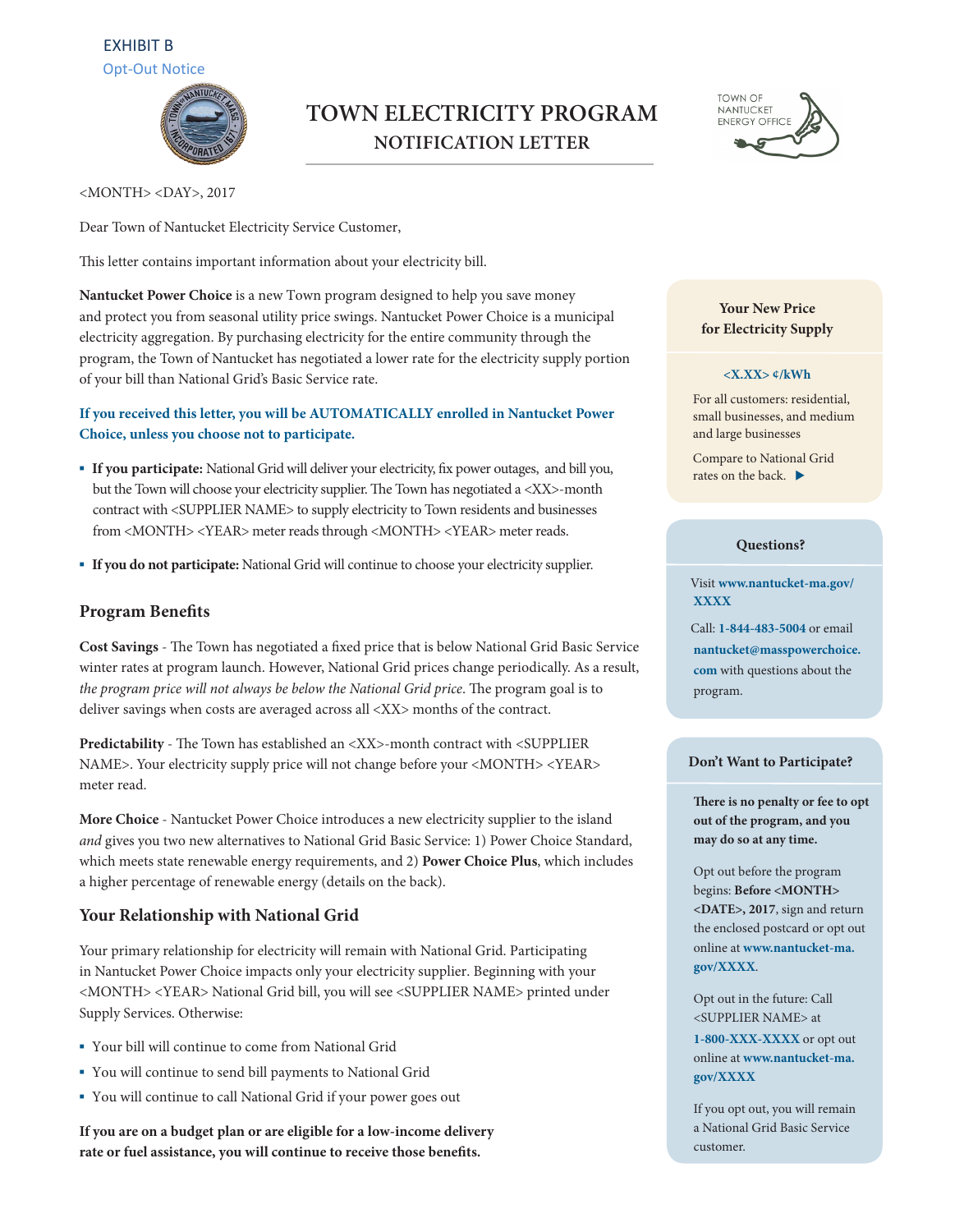## **Comparative Electricity Supply Rates and Terms**

As a National Grid Basic Service customer, you will be automatically enrolled in the Standard Offering. To choose the **Power Choice Plus**, contact <SUPPLIER NAME> at 1-800-XXX-XXXX.

|                                    |                                                                                                          | Optional:                                                                                                |                                                                                                                  |
|------------------------------------|----------------------------------------------------------------------------------------------------------|----------------------------------------------------------------------------------------------------------|------------------------------------------------------------------------------------------------------------------|
|                                    | <b>Power Choice Standard</b>                                                                             | <b>Power Choice Plus</b>                                                                                 | <b>National Grid Basic Service</b>                                                                               |
| Renewable<br><b>Energy Content</b> | Meets Massachusetts renewable<br>energy requirements.                                                    | <insert details=""></insert>                                                                             | Meets Massachusetts renewable<br>energy requirements.                                                            |
| Rate Term                          | <month> <year> meter read<br/><math>-</math> <month> <year> meter<br/>read</year></month></year></month> | <month> <year> meter read<br/><math>-</math> <month> <year> meter<br/>read</year></month></year></month> | <month> <day>, <year> -<br/><month> <day>, <year>**</year></day></month></year></day></month>                    |
| Residential                        | $X$ . $XX \notin /kWh$                                                                                   | $XX$ $XX$ $\phi$ / $kWh$                                                                                 | XX.XXX ¢/kWh                                                                                                     |
| Small business                     | $X$ .XX $\epsilon$ /kWh                                                                                  | $XX$ . $XX \notin$ /kWh                                                                                  | XX.XXX ⊄/kWh                                                                                                     |
| Medium and<br>large business       | $X$ .XX $\mathcal{L}/kWh$                                                                                | $XX$ $XX \notin$ /kWh                                                                                    | XX.XX ¢/kWh<br>( <month> <day>, <year> -<br/><month> <day>, <year>) **</year></day></month></year></day></month> |
| <b>Exit Terms</b>                  | Leave any time.<br>No exit charge.                                                                       | Leave any time.<br>No exit charge.                                                                       | Leave any time.<br>No exit charge. (Except for some<br>medium and large business<br>accounts.)                   |

New renewable energy projects are those projects that came into commercial operation after January 1, 1998. The additional new renewable projects incorporated into Power Choice Plus are from <PROJECT TYPE>.

\*\* National Grid's fixed Basic Service rates change every six (6) months for residential and small business accounts and every month for medium and large business accounts.

## **Frequently Asked Questions**

**What is electricity supply?** National Grid separates your bill into two services: **supply** and **delivery**. Supply refers to the electricity itself. Delivery is the process of bringing electricity to you over wires and undersea cables. Within Nantucket Power Choice, the Town will procure your electricity supply. National Grid will continue to deliver your electricity, read your meter, care for poles and wires, provide customer service, and restore power when there is a service interruption.

**Do I have to participate?** No, you do not have to participate in the program. To opt out before the program begins, sign and return the enclosed postcard before **<MONTH> <DATE>,** or opt out online at **www.nanatucket-ma.gov/XXXX**.

**I have signed my own contract with an electricity supplier. Will I be automatically enrolled?** If you have already established a contract with a different electricity supplier, you should not be automatically enrolled. If you received this letter but you have an existing electricity supply contract, you should opt out of the program.

If you have any additional questions, please do not hesitate to reply to me directly or contact customer support at **nantucket@ masspowerchoice.com** or 1-844-483-5004. Our Town consultants, Peregrine Energy Group, will be happy to help you.

Lauren Sinatra Energy Coordinator Town of Nantucket Energy Office lsinatra@nantucket-ma.gov / (508) 325-5379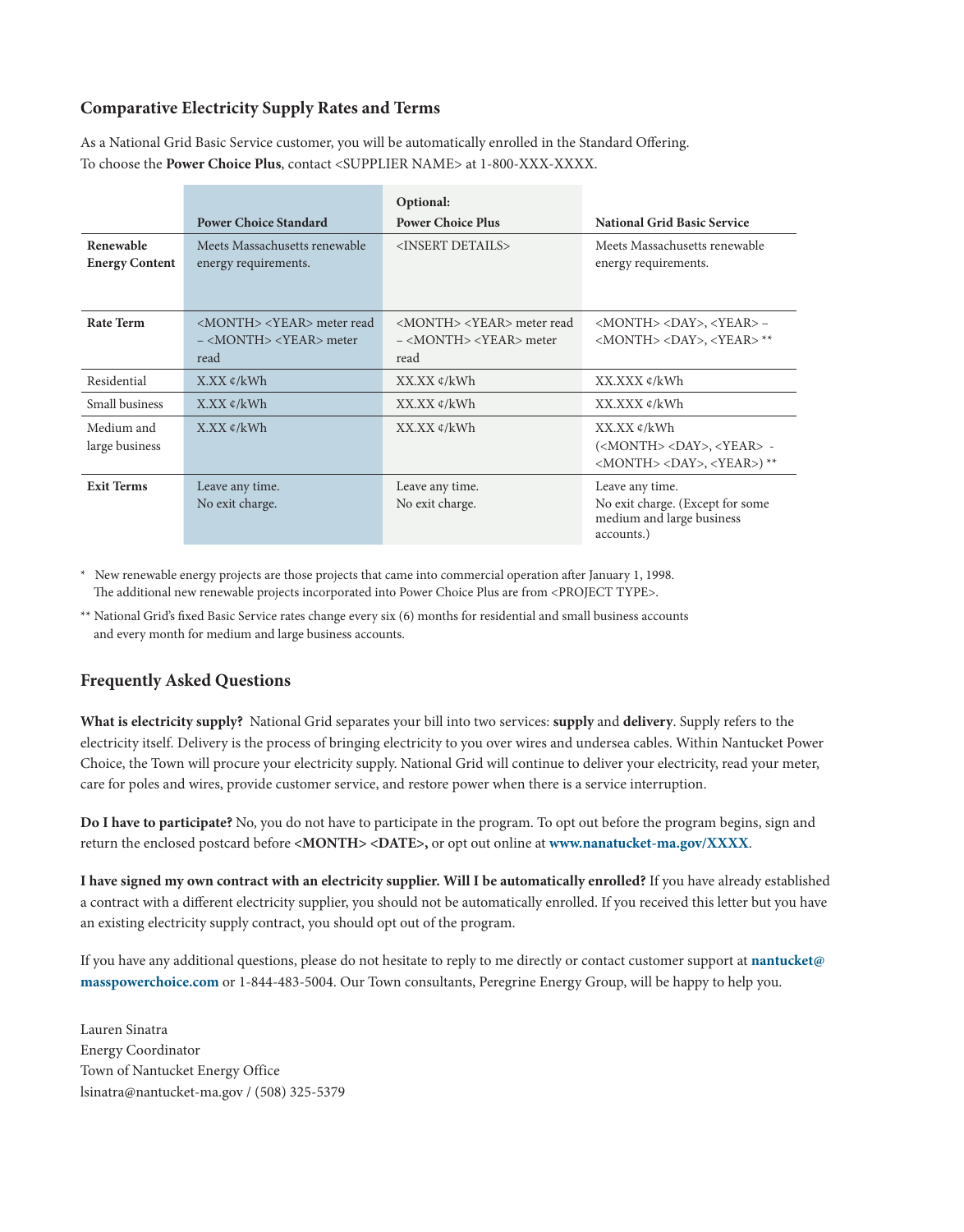## EXHIBIT C

#### Opt-out Envelope



# **TOWN OF NANTUCKET**

C/O VENDOR NAME [Street address] [City], XX 00000-0000

PRESORTED STANDARD US POSTAGE PAID CITY, XX PERMIT, NO XXXX

# **Time-sensitive notice sent on behalf of the Town regarding your electricity rates.**